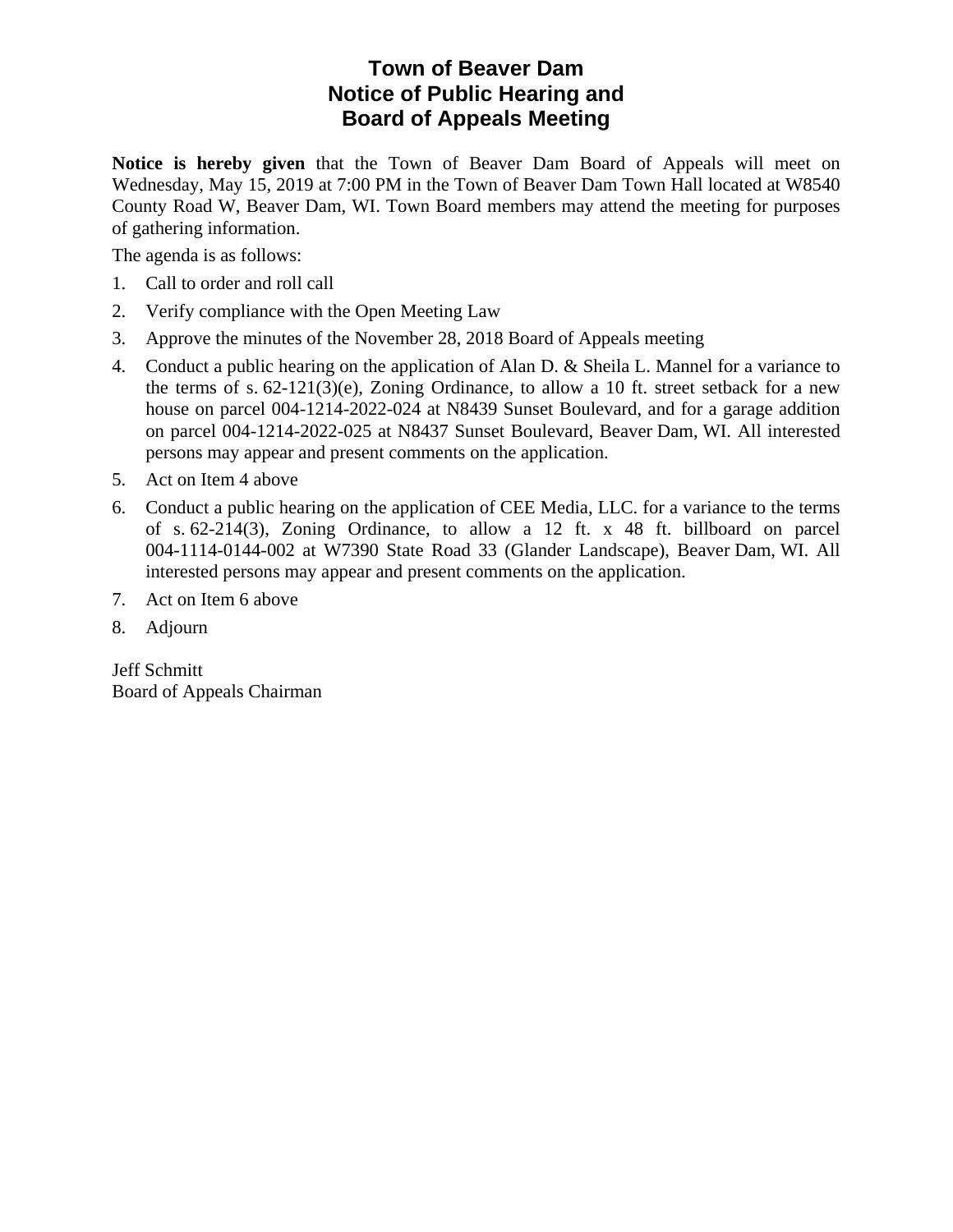### **BOARD OF APPEALS MINUTES OF NOVEMBER 28, 2018 TOWN OF BEAVER DAM W8540 COUNTY ROAD W**

Chairman Schmitt called the meeting to order at 7:02pm.

Roll call taken. Present: Chairman Jeff Schmitt, Alan Mannel, Harold Hicks, Howard Bohl, Del Guenther, Susan Rechek, Land Use Administrator Dan Prunuske, Town Chairman John Kuzniewicz.

Meeting was posted November 19, 2018 and published November 16, 2018.

Motion (Guenther/Mannel) to approve the minutes of the September 26, 2018. Motion carried.

- Chairman opened the public hearing on the application of Nathan W. Heck for a variance to the terms of s. 62-7 (c) zoning ordinance to allow floor area of no less than 1,000 sq. ft. for a new house on parcel 004-1114-2041-002 at N5849 Shaw Hill Road, Beaver Dam, WI. Applicant Nathan W. Heck present, would like to construct in place of current residence. No one else present in favor of or in opposition to. Chairman closed the public hearing.
- Current ordinance requires 1400 sq. ft. Attached garage, nor finished basement does not count towards square footage. Discussion. Motion (Mannel/Bohl) to approve the variance. Motion carried.

Motion (Hicks/Schmitt) to adjourn 7:08pm. Motion carried.

Respectfully submitted,

Kristine Klodowski, Secretary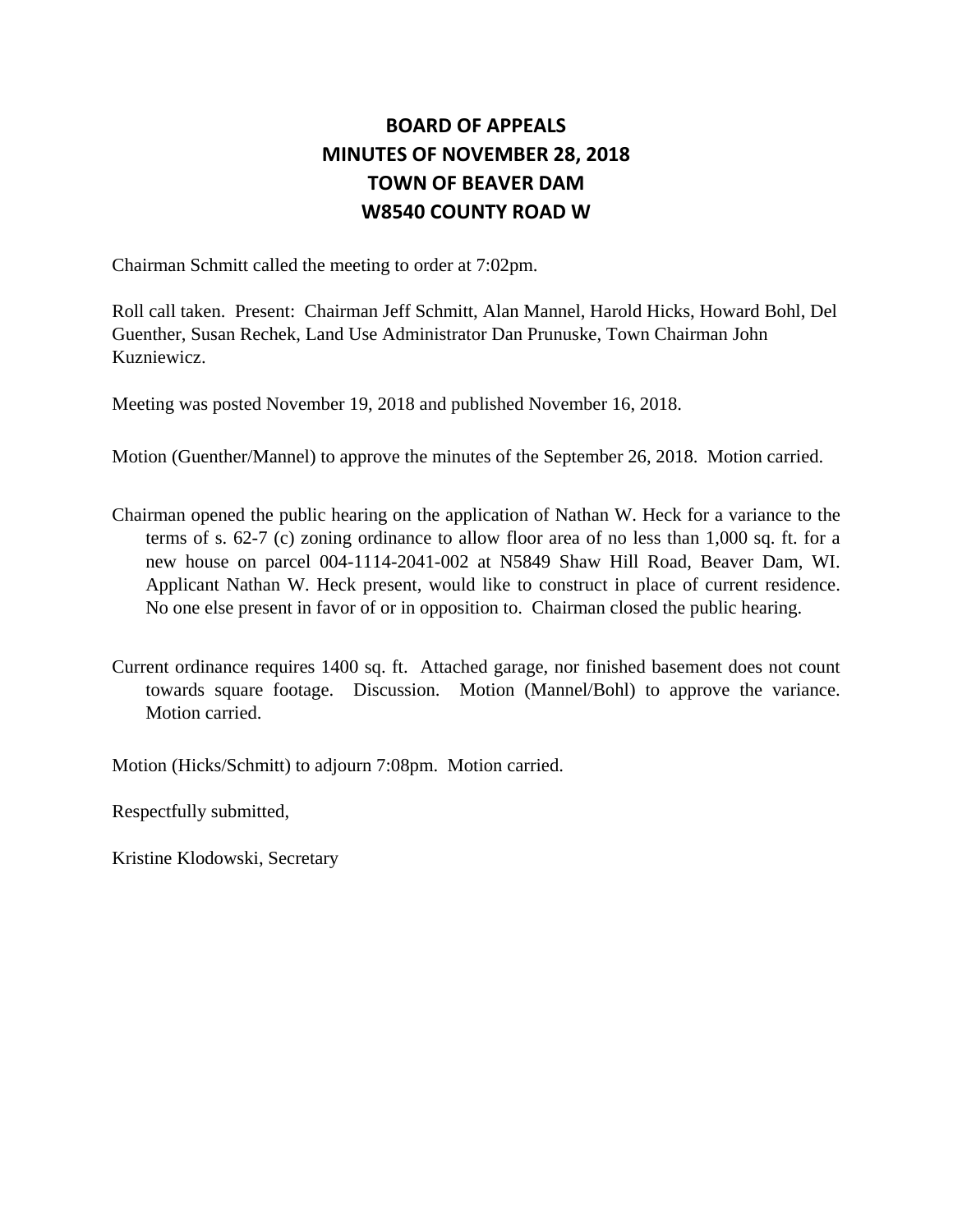## **Appeal Application**

| Applicant (Agent) Alan + Shella Mannel                                                                                                                    |
|-----------------------------------------------------------------------------------------------------------------------------------------------------------|
| Street Address $N8483$ $\overline{a_{1}rwa_{1}}$ $\overline{D}u\overline{v}e$                                                                             |
| 53916<br>City, State, Zip Code $\mathcal{B}$ eqver Dam<br>$W^{\prime}$                                                                                    |
| Phone Number 920 296 46/D Email algnmannel@charter.net                                                                                                    |
|                                                                                                                                                           |
| Property Owner (If different from applicant)                                                                                                              |
| <b>Street Address</b><br>City, State, Zip Code                                                                                                            |
| Email<br><b>Phone Number</b>                                                                                                                              |
|                                                                                                                                                           |
| Parcel Identification Number (PIN) $\overline{OO}$ 4 - 1214 - 2022 - 023, 024 and 021                                                                     |
| Site Address $N8439$ Sunset $B/\nu d$                                                                                                                     |
| 6785<br>Subdivision & Lot Number or CSM Number $\sim$ CSM #                                                                                               |
| Zoning $R -$                                                                                                                                              |
| Present Use of Property vacant Residential                                                                                                                |
| Proposed Use of Property Residential                                                                                                                      |
| List any prior variances granted or denied for this property $\frac{\rho_A e_{\nu_1} \delta_{\nu_2}}{\rho_A e_{\nu_1} \delta_{\nu_2}}$                    |
|                                                                                                                                                           |
| Describe all Nonconforming structures and uses on this property $\frac{\xi}{\xi}$ $\frac{\xi}{\xi}$ $\frac{\xi}{\xi}$ $\frac{\xi}{\xi}$ $\frac{\xi}{\xi}$ |
| is Closer to street Than allowed. Approved by Townwin Previous Owner                                                                                      |
| Zoning Ordinance Section for which a variance is sought 62-121(3) (e)                                                                                     |
| Variance Requested Allow pew home to be built Closer to street Than ullowed.                                                                              |
| Allow addition to current Garage to be built Closer to street (N&487).                                                                                    |
| List names and addresses of all property owners within 300 feet of the subject parcel. Attach<br>additional sheet if necessary.                           |
| Address<br>Name                                                                                                                                           |
| Pavid Mannel<br>Sunset Blud. Beguer Down<br>N8435                                                                                                         |
| Sunset Blud Begver Down<br>Steve West<br>N 8431                                                                                                           |
| N 8423<br>Steve + Patrice Hughes<br>Sunset Blvd Bequer Dam                                                                                                |
| N8457 Sunset BlvJ<br>Stere Henning<br>Beginn Dam                                                                                                          |
| N 8461<br>Hrchan SRgmek<br>Sunset Blud Beguer Dam                                                                                                         |
| William Medema<br>N8965<br>Sunset Blut<br>Beaver Dam                                                                                                      |
| <u>Tim Leatherbury</u><br>N 8469<br>Supset Blvd Beaver Dam                                                                                                |
| Surset Blud Bequer Dam<br>8975<br><u>Francis Berefsky</u>                                                                                                 |
| Christopher McMillan<br><u>Suset Point Pr. Beaver Pum</u><br>Suset Point Dr. Blaver Dam<br><u>N 8443</u>                                                  |
| N 8433<br>$Lyd$ $H_1$  ey<br>Page 1 of 2                                                                                                                  |
|                                                                                                                                                           |

 $\hat{\mathbf{r}}$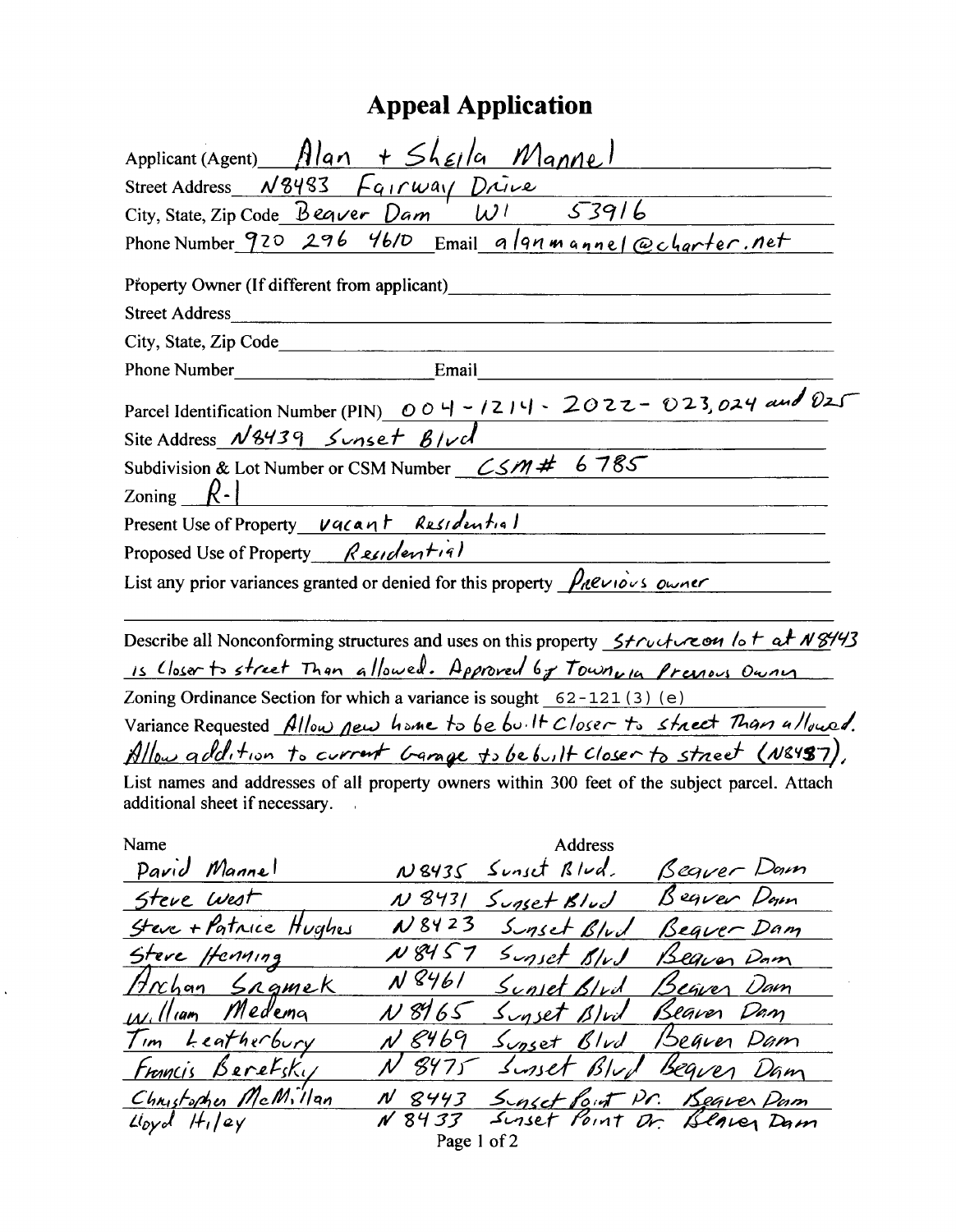Provide justification for the variance. Attach additional sheets if necessary.

| Please See attached |  |               |  |
|---------------------|--|---------------|--|
|                     |  |               |  |
|                     |  |               |  |
|                     |  |               |  |
|                     |  |               |  |
|                     |  |               |  |
|                     |  |               |  |
|                     |  |               |  |
|                     |  |               |  |
|                     |  |               |  |
|                     |  |               |  |
|                     |  |               |  |
|                     |  | $\mathcal{L}$ |  |
|                     |  |               |  |
|                     |  |               |  |
|                     |  |               |  |
|                     |  |               |  |
|                     |  |               |  |
| Certificate         |  |               |  |

I hereby certify that I am the owner and/or authorized agent of the property and that all the above statements and attachments submitted are true and correct to the best of my knowledge and belief. I hereby authorize members of the Town of Beaver Dam Board of Appeals to enter the above described property for purposes of obtaining information pertinent to my appeal.

Signature of owner or authorized agent Cllan Manuel

Date <u>Contact number</u>  $920 - 296 - 4610$ 

#### **Disposition (For office use only)**

Board of Appeals meeting date:

The Appeal is (denied/granted/granted in part) subject to the following conditions:

Signed

Date

Land Use Administrator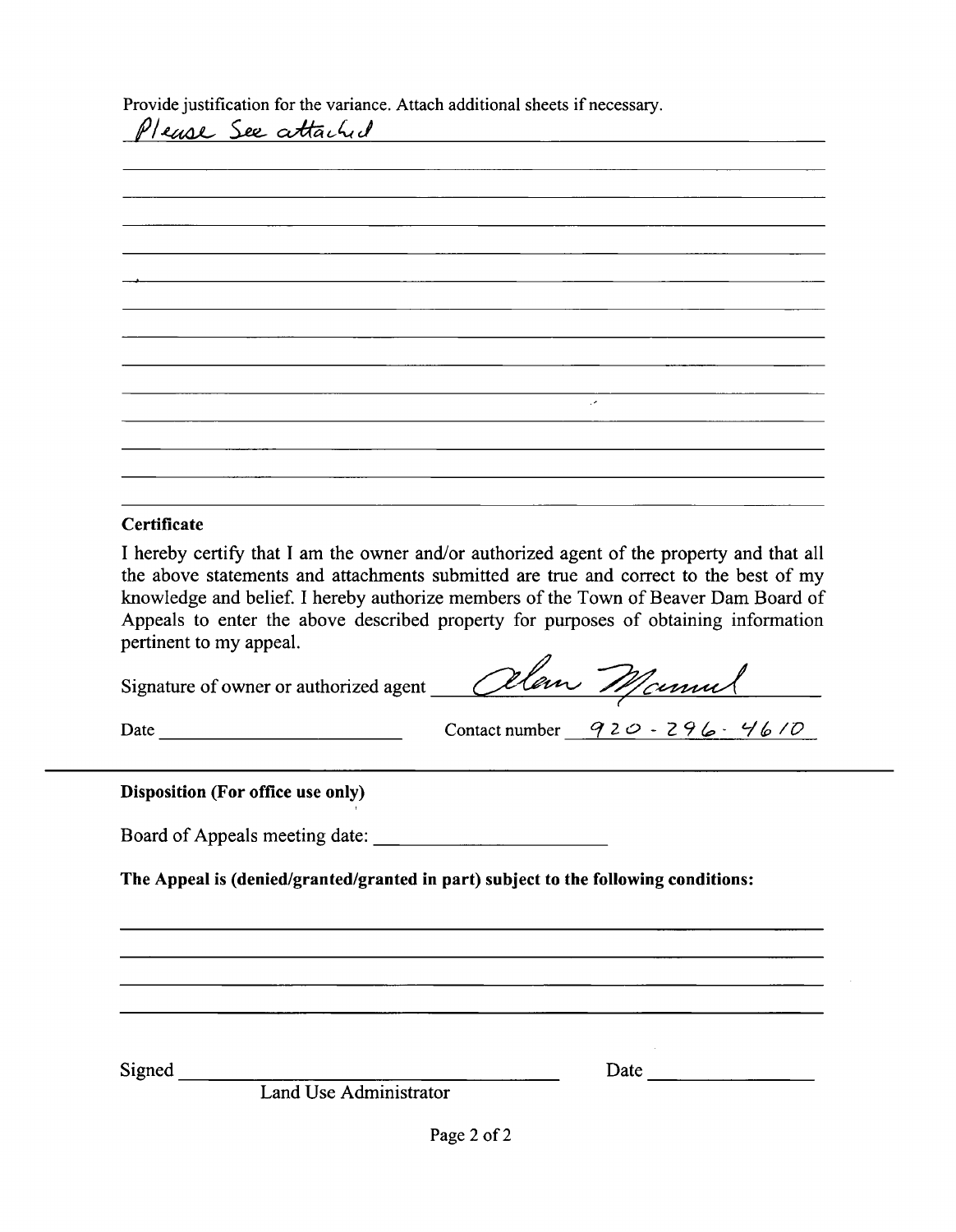Description of the variance request

We are seeking a variance to build our new home at N8439 Sunset Blvd. and extend our existing detached south garage closer to the street than currently allowed by code and build the home closer to our existing south garage than currently allowed by code. There are several reasons for this. They are as follows:

- It would get the residential structure further away from the lake and reduce the possibility of flood damage
- It would get the residential structure further away from the septic mound
- It would provide more efficient and astatically pleasing use of the property
	- o Better use of scenic lake side yard
	- o Better use of street side yard

There are other reasons to allow the requested variance:

- There are many other structures in the neighborhood closer to the street than allowed by current code
	- o The house and garage addition wouldn't look out-of-place
- The street sits in the road right-of-way much closer to the east side of the ROW than the west  $\bullet$ and uses up more land than necessary to accomplish the goal. This is illustrated in attachments.

We would like to be able to build up to 10 feet from the ROW and, build the new home no closer than 10 feet from the existing garage. We are in the process with the County to consolidate the two lots into one.

Thank you for your consideration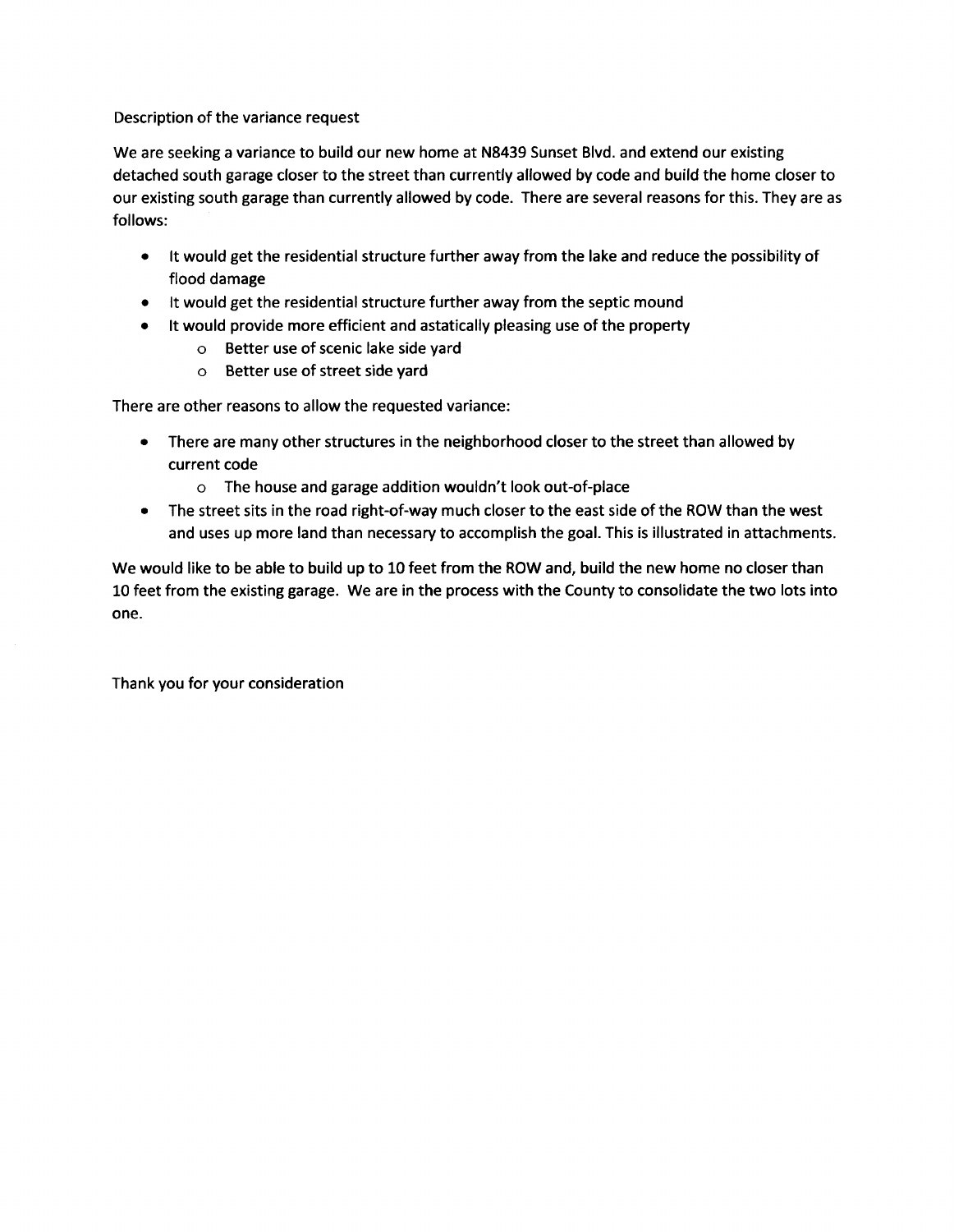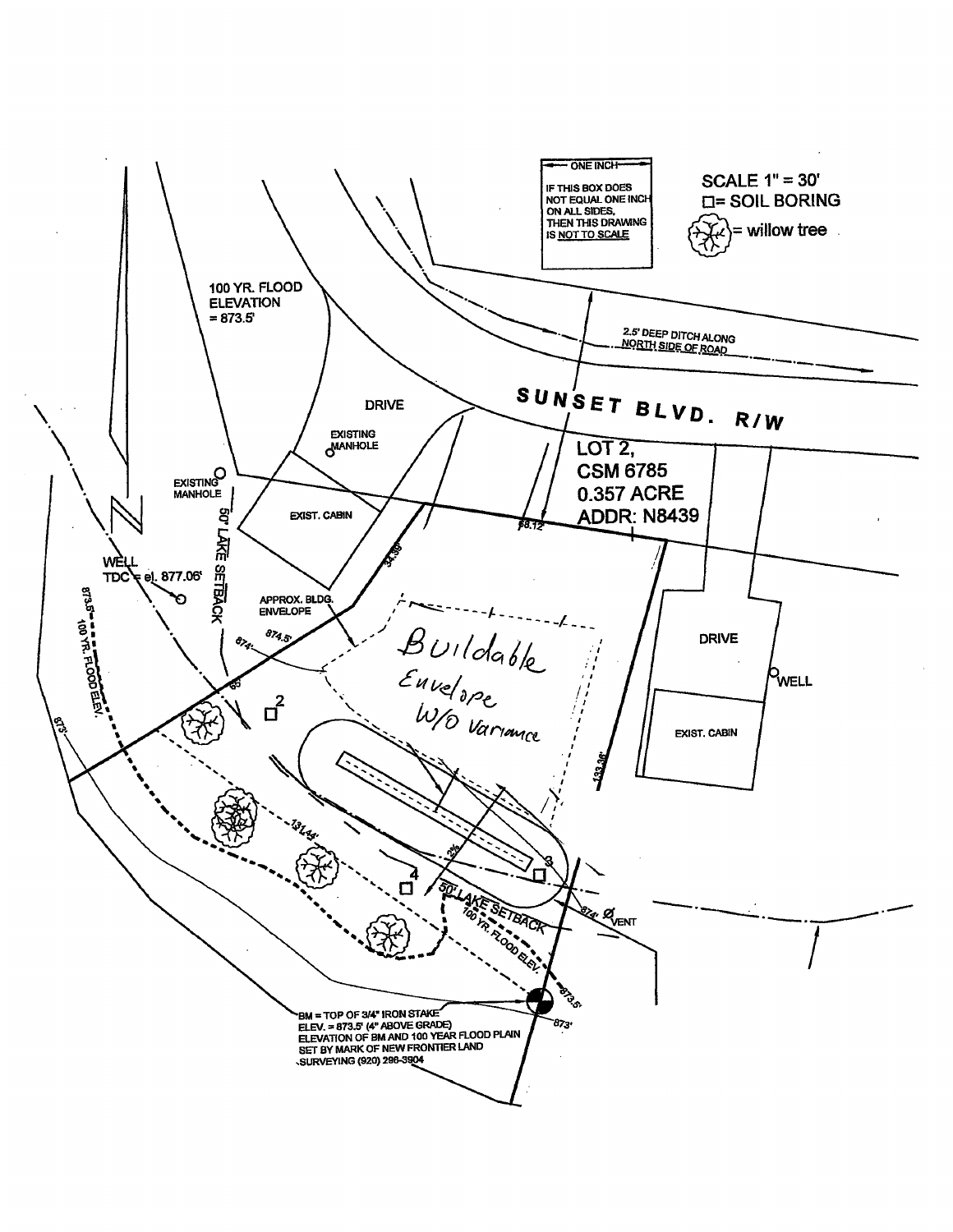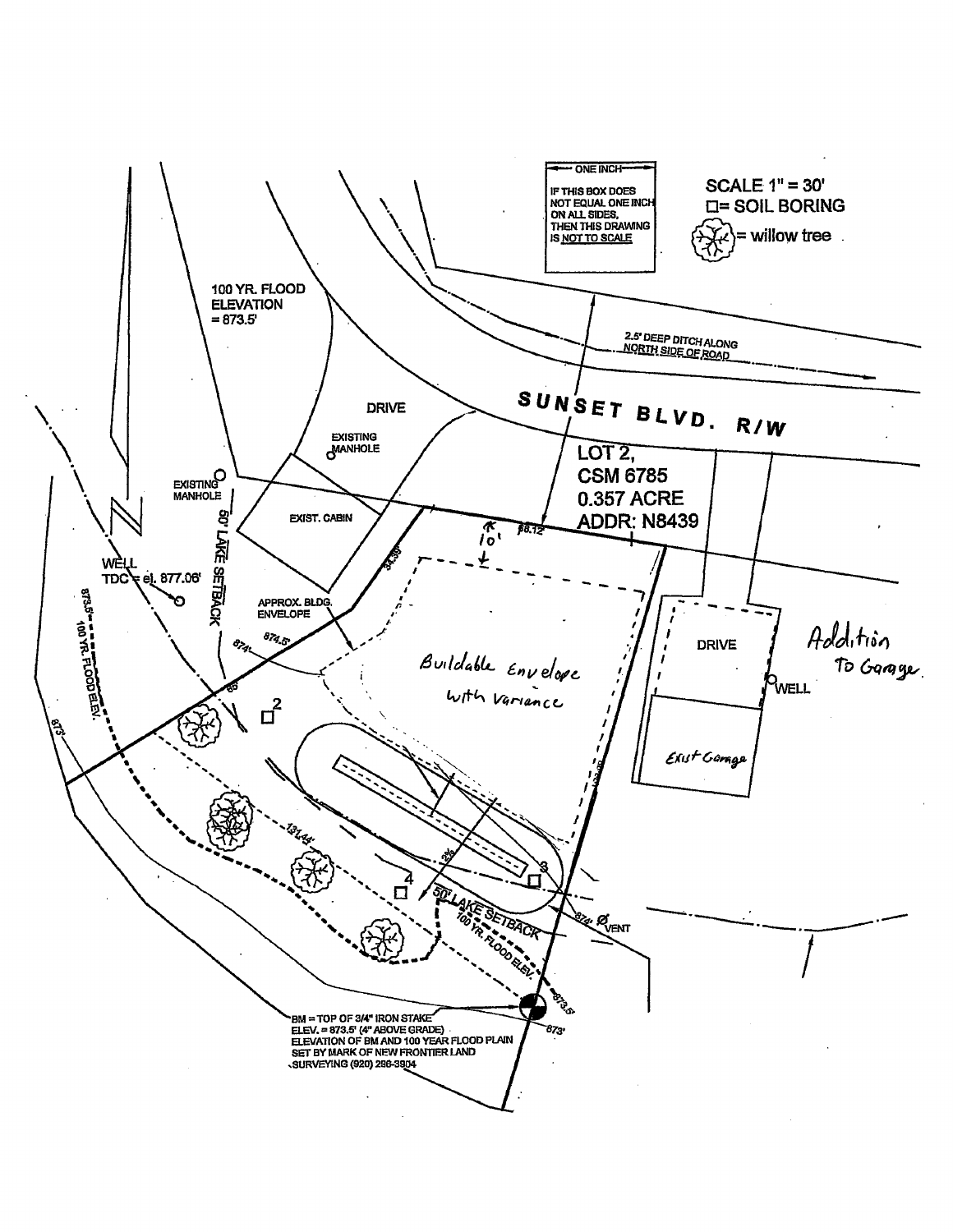

 $\sqrt{46}$ <sup>9</sup>128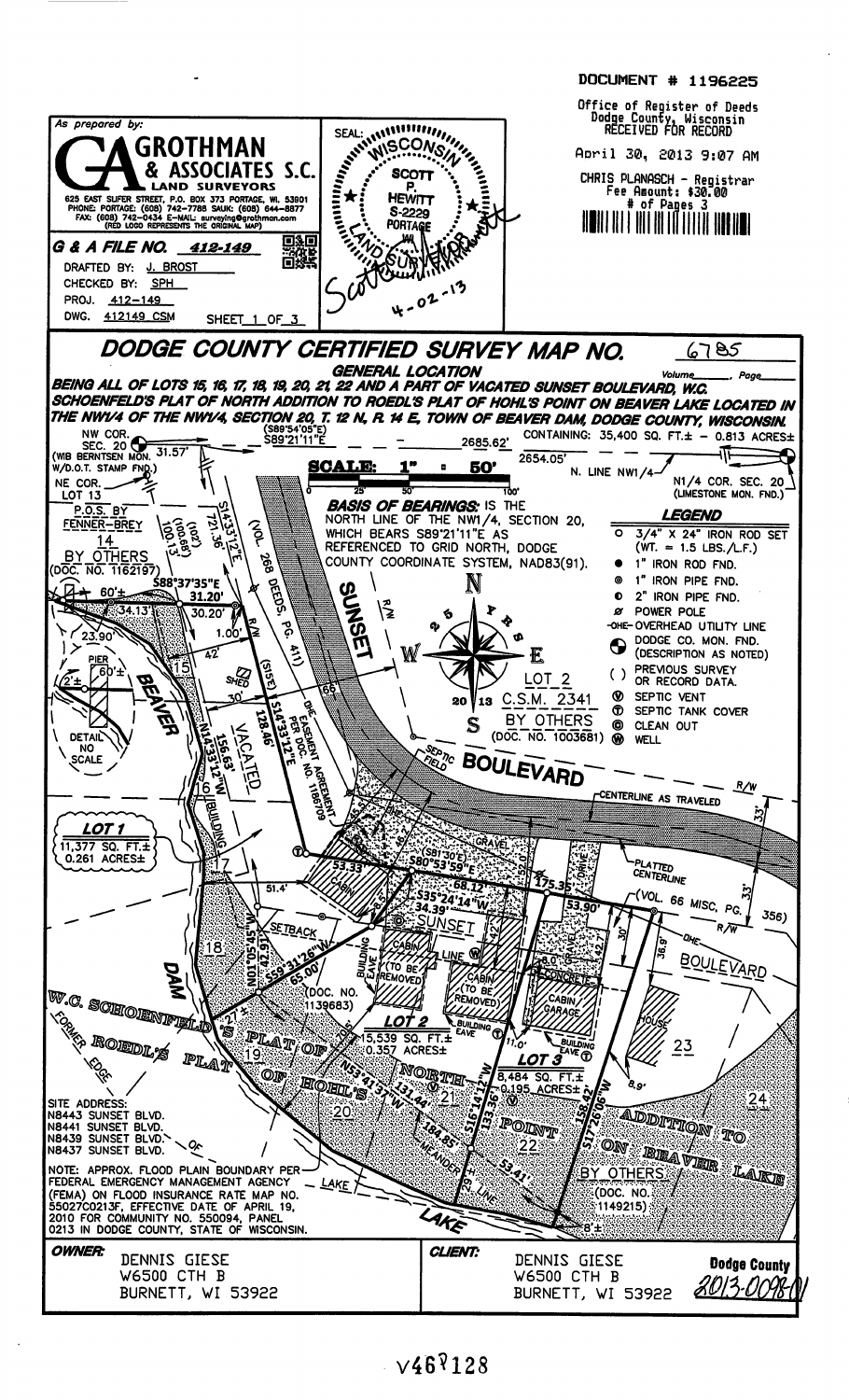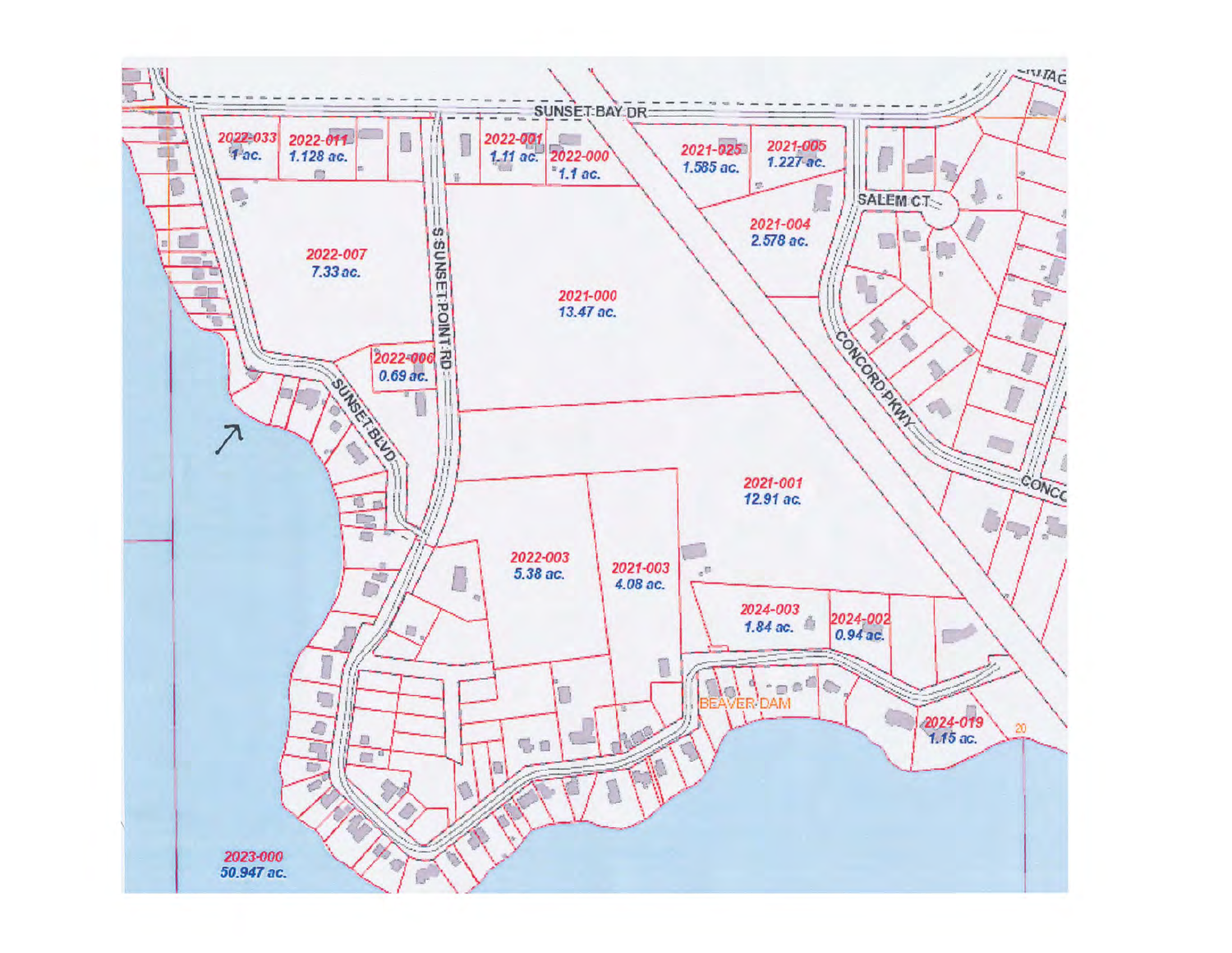

157.<br>Row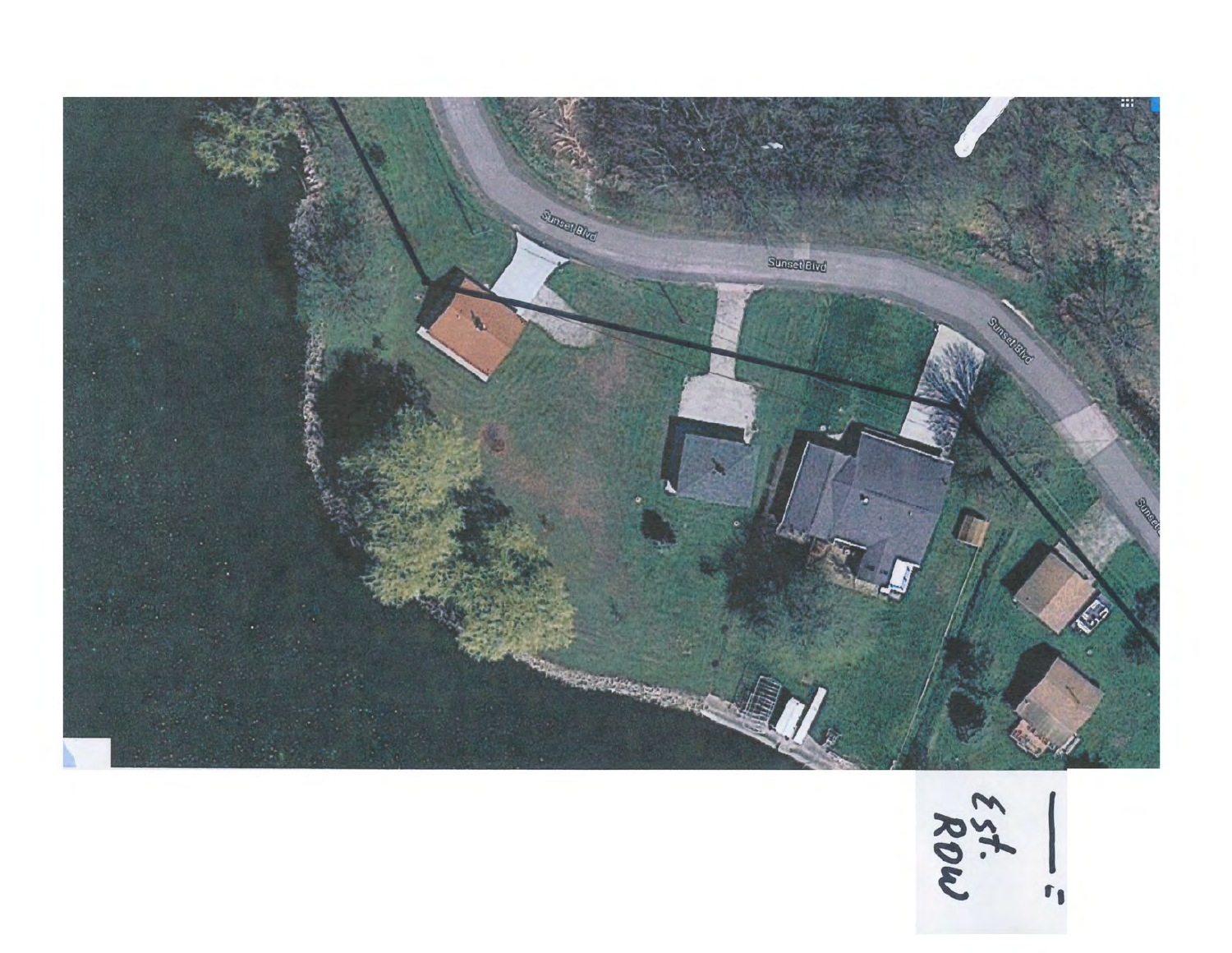# **Appeal Application**

| Applicant (Agent) $C$ eeme(                                                                                                                                                                                                                                                                                                                                                                                                                                                                                                                                               |
|---------------------------------------------------------------------------------------------------------------------------------------------------------------------------------------------------------------------------------------------------------------------------------------------------------------------------------------------------------------------------------------------------------------------------------------------------------------------------------------------------------------------------------------------------------------------------|
| Street Address 304                                                                                                                                                                                                                                                                                                                                                                                                                                                                                                                                                        |
| City, State, Zip Code Brn DISUL<br>63                                                                                                                                                                                                                                                                                                                                                                                                                                                                                                                                     |
| Phone Number $920$ $960$ $6389$ Email bottersy $2$<br>trontier,                                                                                                                                                                                                                                                                                                                                                                                                                                                                                                           |
| Property Owner (If different from applicant) K<br>Street Address $M$ 7390<br>Stale<br>City, State, Zip Code $\bigcirc$ $\mathcal{C}$ wer $\bigcup$ or<br>Phone Number 920 960 $4548$ Email butter 84<br>mher, G<br>Parcel Identification Number (PIN) $\overline{OO4}$ – 1114 – 0144<br>002<br>Site Address $\omega$ 7390<br>くく<br>Beaver Dom W.<br>$5$ tate<br>Subdivision & Lot Number or CSM Number $\angle_{0}t$ 2 $\angle$ SM $\angle_{0}33\angle$<br>Zoning $\mathcal{F}$<br>ட்ட<br>Present Use of Property <i>Land scape</i><br>Proposed Use of Property by lboard |
| List any prior variances granted or denied for this property home                                                                                                                                                                                                                                                                                                                                                                                                                                                                                                         |
| Describe all Nonconforming structures and uses on this property para 5et back videtion of<br>مللا<br>building<br>Zoning Ordinance Section for which a variance is sought $62 - 214(3)$ - all provisions                                                                                                                                                                                                                                                                                                                                                                   |
| Variance Requested number of signs per premises, height 26 ft, street & side yard                                                                                                                                                                                                                                                                                                                                                                                                                                                                                         |
| setbacks, sign area 576 sq. ft.                                                                                                                                                                                                                                                                                                                                                                                                                                                                                                                                           |
| List names and addresses of all property owners within 300 feet of the subject parcel. Attach<br>additional sheet if necessary.                                                                                                                                                                                                                                                                                                                                                                                                                                           |
| Address<br>Name                                                                                                                                                                                                                                                                                                                                                                                                                                                                                                                                                           |
|                                                                                                                                                                                                                                                                                                                                                                                                                                                                                                                                                                           |
|                                                                                                                                                                                                                                                                                                                                                                                                                                                                                                                                                                           |
|                                                                                                                                                                                                                                                                                                                                                                                                                                                                                                                                                                           |
|                                                                                                                                                                                                                                                                                                                                                                                                                                                                                                                                                                           |
|                                                                                                                                                                                                                                                                                                                                                                                                                                                                                                                                                                           |

 $\overline{\phantom{a}}$ 

 $\hat{J}$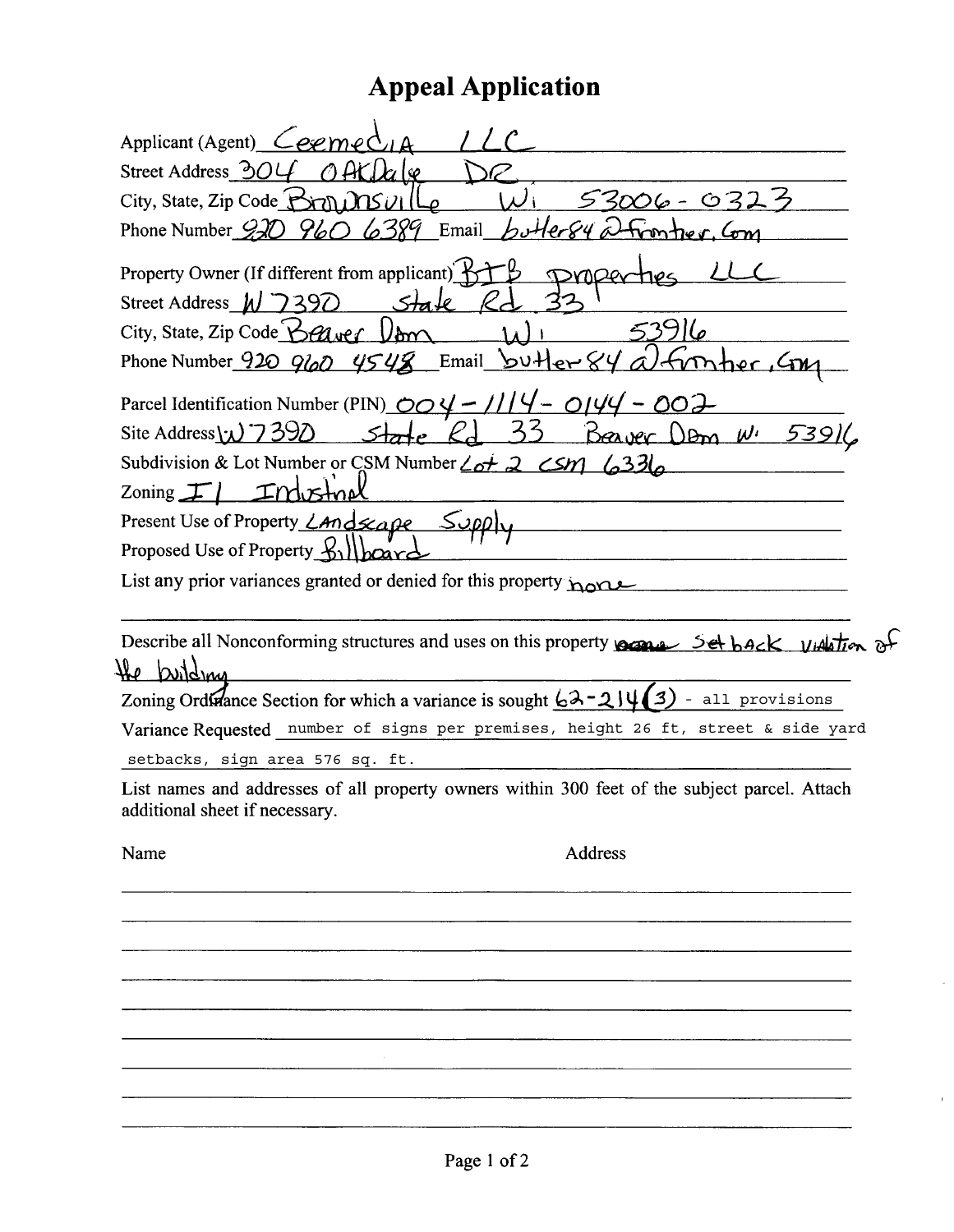$CK$  6245

Provide justification for the variance. Attach additional sheets if necessary.

| Certificate                                                                                                                                                                |
|----------------------------------------------------------------------------------------------------------------------------------------------------------------------------|
| I hereby certify that I am the owner and/or authorized agent of the property and that all                                                                                  |
| the above statements and attachments submitted are true and correct to the best of my                                                                                      |
| knowledge and belief. I hereby authorize members of the Town of Beaver Dam Board of<br>Appeals to enter the above described property for purposes of obtaining information |
| pertinent to my appeal.                                                                                                                                                    |
|                                                                                                                                                                            |
| Signature of owner or authorized agent                                                                                                                                     |
| Contact number $920 - 960 - 6$<br>Date 4                                                                                                                                   |
|                                                                                                                                                                            |

#### Disposition (For office use only)

The Appeal is (denied/granted/granted in part) subject to the following conditions:

Signed

Date

Land Use Administrator

이 사이에 대한 사이에 대한 사이에 대한 사이에 대한 사이에 대한 사이에 대한 사이에 대한 사이에 대한 사이에 대한 사이에 대한 사이에 대한 사이에 대한 사이에 대한 사이에 대한 사이에 대한 사이에<br>이 사이에 대한 사이에 대한 사이에 대한 사이에 대한 사이에 대한 사이에 대한 사이에 대한 사이에 대한 사이에 대한 사이에 대한 사이에 대한 사이에 대한 사이에 대한 사이에 대한 사이에 대한 사이에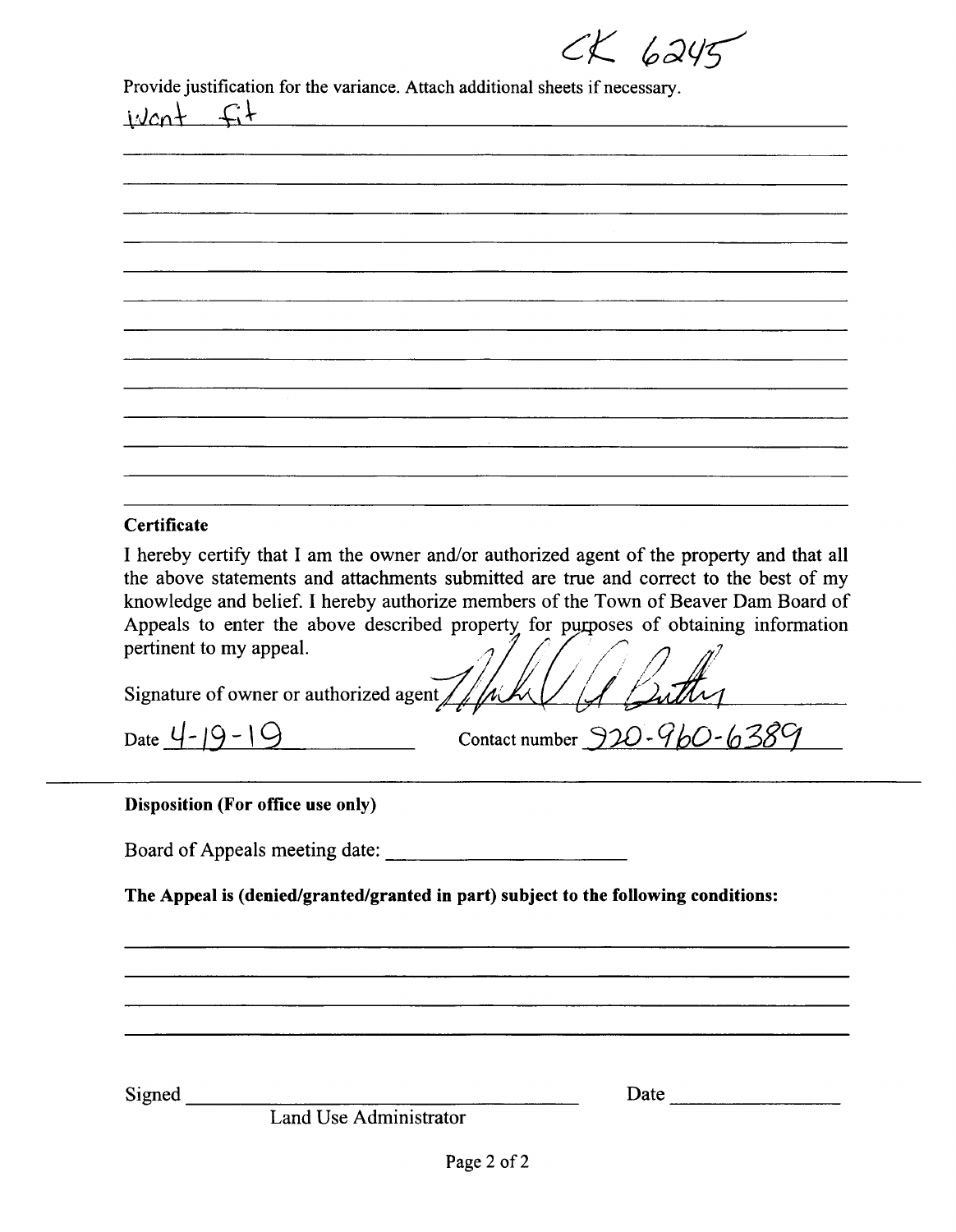